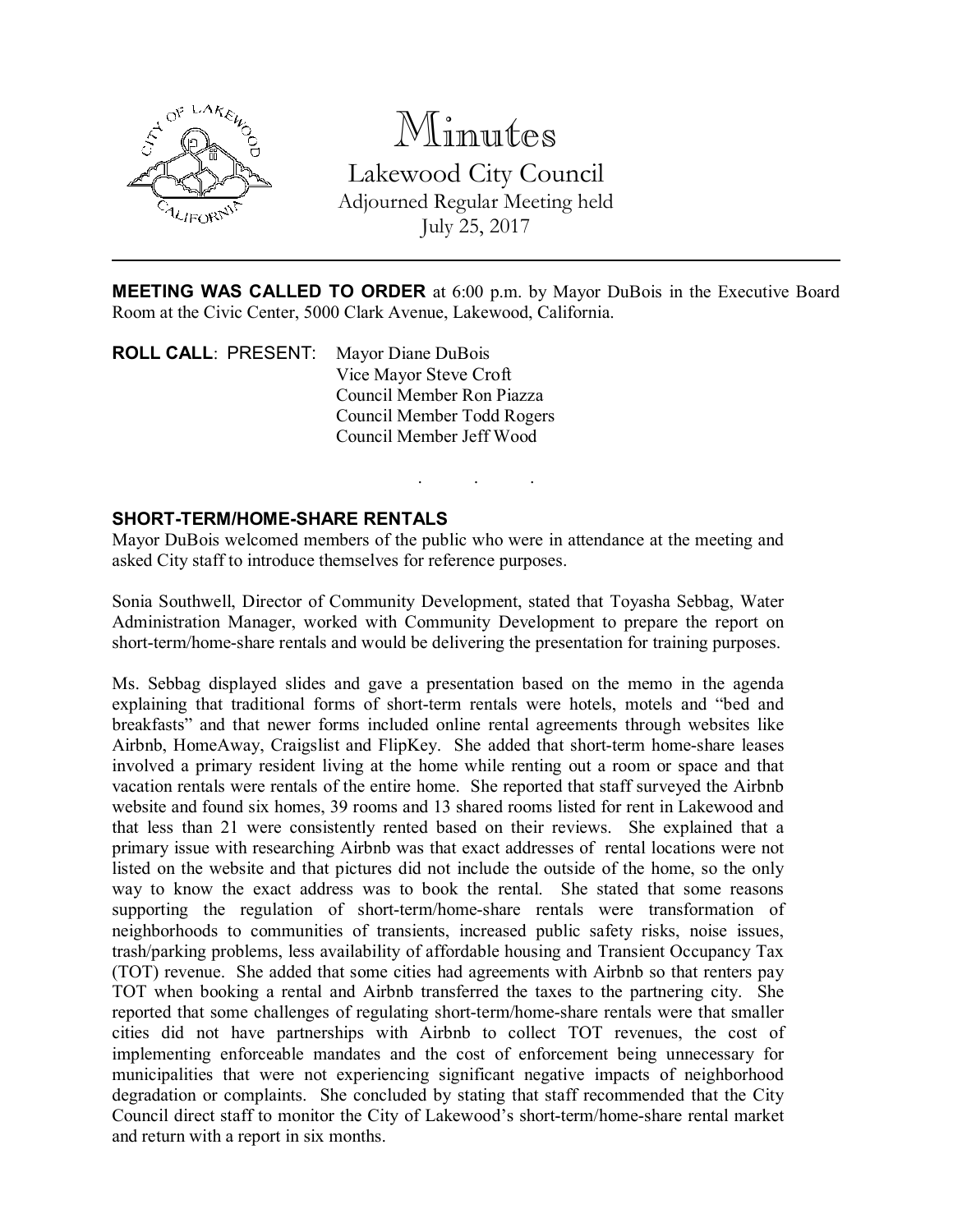## SHORT-TERM/HOME-SHARE RENTALS – Continued

Ms. Southwell noted that there was a consulting company named Host Compliance that monitored short-term rental compliance, provided enforcement solutions, had contact with Airbnb and encouraged cities to allow short-term/home-share rentals and vacation rentals. She added that they were costly consultants since they worked with big cities like Miami and Los Angeles. She stated that the main concern for the City was the rental of entire homes because it impacted hotel sales and noted that the city of Santa Monica had a team of code enforcement officers working on this issue. Steve Skolnik, for the City Attorney, noted that Santa Monica was sued by Airbnb, who claimed that the city regulated home-share rentals in an unconstitutional manner. Ms. Southwell explained that there were typically no complaints or problems with room rentals and that the City had received one home-share complaint. She noted that an advantage of short-term/home-share rentals was that it was in the owner's best interest to have their home look nice to receive high rental ratings.

In response to an inquiry from Council Member Rogers, Ms. Southwell confirmed that only one complaint for one short-term/home-share rental property had been received. Council Member Rogers inquired about the experience of regulating or banning short-term rentals in surrounding cities and Ms. Sebbag reported that the City of Cerritos banned short-term leases and required permitted overnight parking on its streets. She added that the City of Long Beach was also researching short-term rentals to report back to their City Council and that many other cities were in the stage of researching based on complaints that were received.

Responding to Vice Mayor Croft's inquiry, Ms. Southwell confirmed that cities which regulated short-term/home-share rentals did require rental properties to obtain business licenses. She explained that the City of Santa Monica requested voluntary registration of homes as providers for Airbnb services so that renters would provide taxes from bookings since there was no way to acquire the addresses of all short-term/home-share rental properties in the City without booking an overnight stay at each location. She added that the data could be received from Airbnb, however, they were reluctant to share data since Airbnb did not agree with restrictions on services they provided.

In response to inquiries from Mayor DuBois regarding TOT revenues, Ms. Southwell explained that the taxes were paid by rental customers during their booking and Mr. Skolnik stated that Transient Occupancy Taxes were listed in the Lakewood Municipal Code.

Council Member Piazza expressed his hope that part of staff's study of short-term/homeshare rentals would include proposals for implementing enforcement, staff hours for enforcement and cost figures. Ms. Southwell stated that enforcement was a concern since it would be the City's task to prove that someone was renting their home or a room(s) in their home and for how long in order to enforce mandates. Neighborhood Preservation Manager Charles Carter shared that some code enforcement colleagues had staff track shortterm/home-share rentals daily and code enforcement officers who investigated where rental properties were so they could contact homeowners and let them know if they were violating a City ordinance to issue a citation. He added that costs of hiring staff had been an issue for some colleagues and that such factors were taken into account when a third party like Host Compliance would be considered.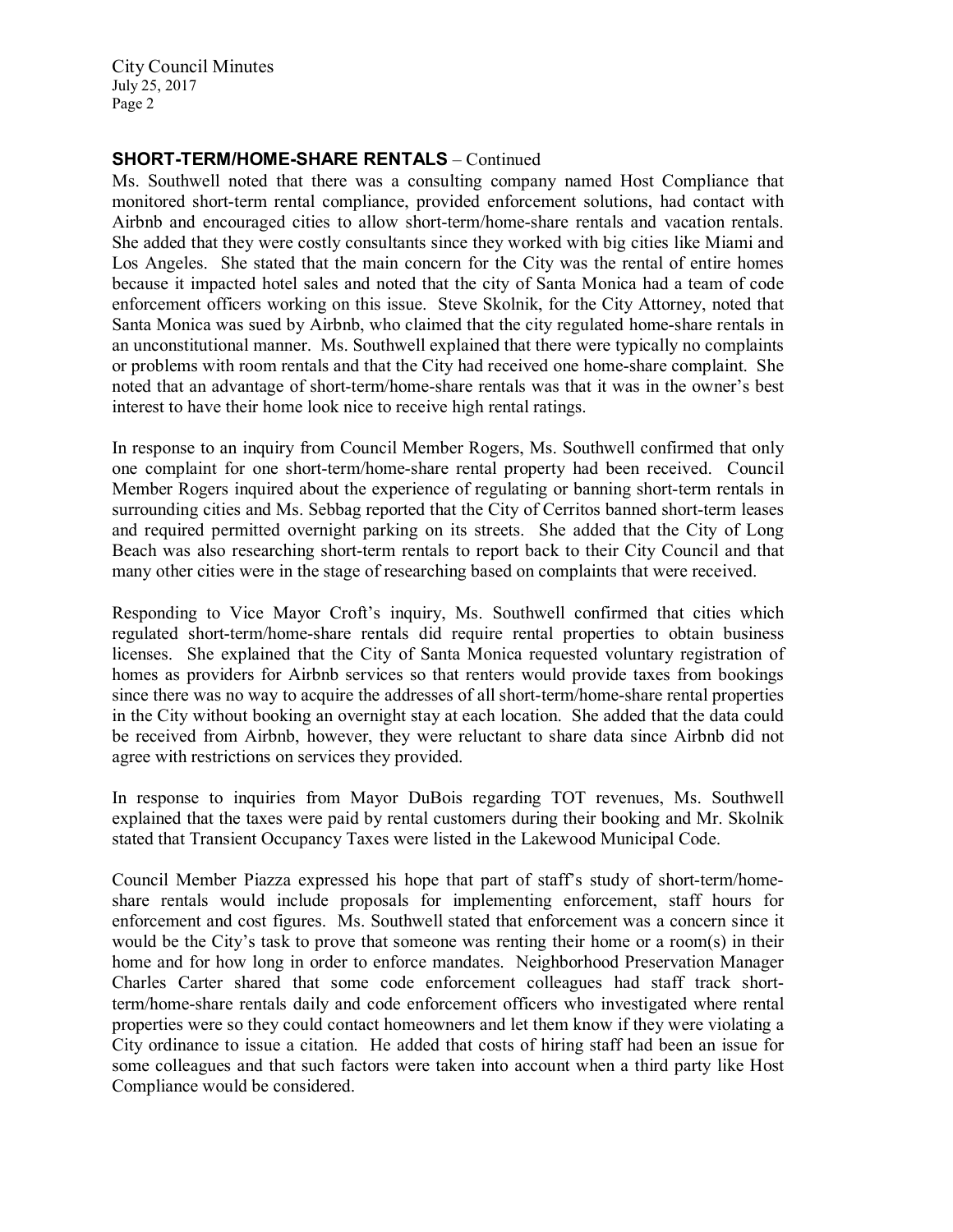### SHORT-TERM/HOME-SHARE RENTALS – Continued

Council Member Piazza noted the importance of conducting research and making decisions fairly on whether to enforce any mandates. Ms. Southwell stated that the City was currently able to address traditional issues such as loud noise from party houses, parking problems and unsightly properties with current City codes if complaints were received. Mr. Carter added that when the City received its one complaint the complainant was asked if there were traditional issues that could be regulated but they were concerned with knowing who was renting with Airbnb and staying in their neighborhood.

Responding to an inquiry from Council Member Wood, Ms. Southwell stated that 21 of the 58 short-term/home-share rentals in Lakewood were consistently rented based on multiple reviews from the Airbnb website. Council Member Wood shared his concerns about possible increases in criminal activity, neighborhood disruption from noisy party houses, the possibility of short-term renters squatting in residents' homes and the potential for becoming a transient community. Ms. Southwell provided assurance that there had not been any complaints for an entire home rental being a party house and that eviction issue complaints existed with long-term renters.

Vice Mayor Croft inquired if there had been a way to confirm that a home was a short-term/home-share rental when a complaint was received. Ms. Southwell stated that the address for an Airbnb rental could be received from the website by booking the rental and that if a complaint is received staff could contact the property owner to inquire if the home was a short-term/home-share rental

In response to inquiries from Council Member Wood, Ms. Southwell clarified that a shared room was a room with multiple beds that could be rented as a whole and that a couch rental was not considered a shared room and tended to be a rental option in big cities with high hotel prices like New York City.

Council Member Rogers stated that parking saturation issues would be hard to address if they occurred and that short-term/home-share rentals would likely cause an impact. He noted that extreme actions would be to not address short-term rentals or to ban them completely and he hoped for a resolution in the middle that would hold homeowners accountable for conducting business responsibly in the City and potentially bring in TOT revenues. He was interested to see what options staff would create from their study. Ms. Southwell stated that staff was still learning how this type of business worked in Lakewood and that monitoring should be undertaken. She mentioned the possibilities of educating the public, researching how other cities' enforcement worked and exploring the cost for a third party consultant like Host Compliance since they had access to Airbnb data, ensured taxes were collected and handled enforcement. Council Member Rogers stated that the study should produce various options for the City Council to consider and which explained potential ramifications of actions.

Responding to Vice Mayor Croft's inquiry, Mr. Skolnik stated that the City would not be at risk for regulating one type of business instead of others but there was a potential to overstep State or Federal laws for limits on the ability to ban or regulate short-term/home-share rentals since those laws were in flux due to various lawsuits. Vice Mayor Croft noted the importance of monitoring other cities' actions to seek out more successful processes.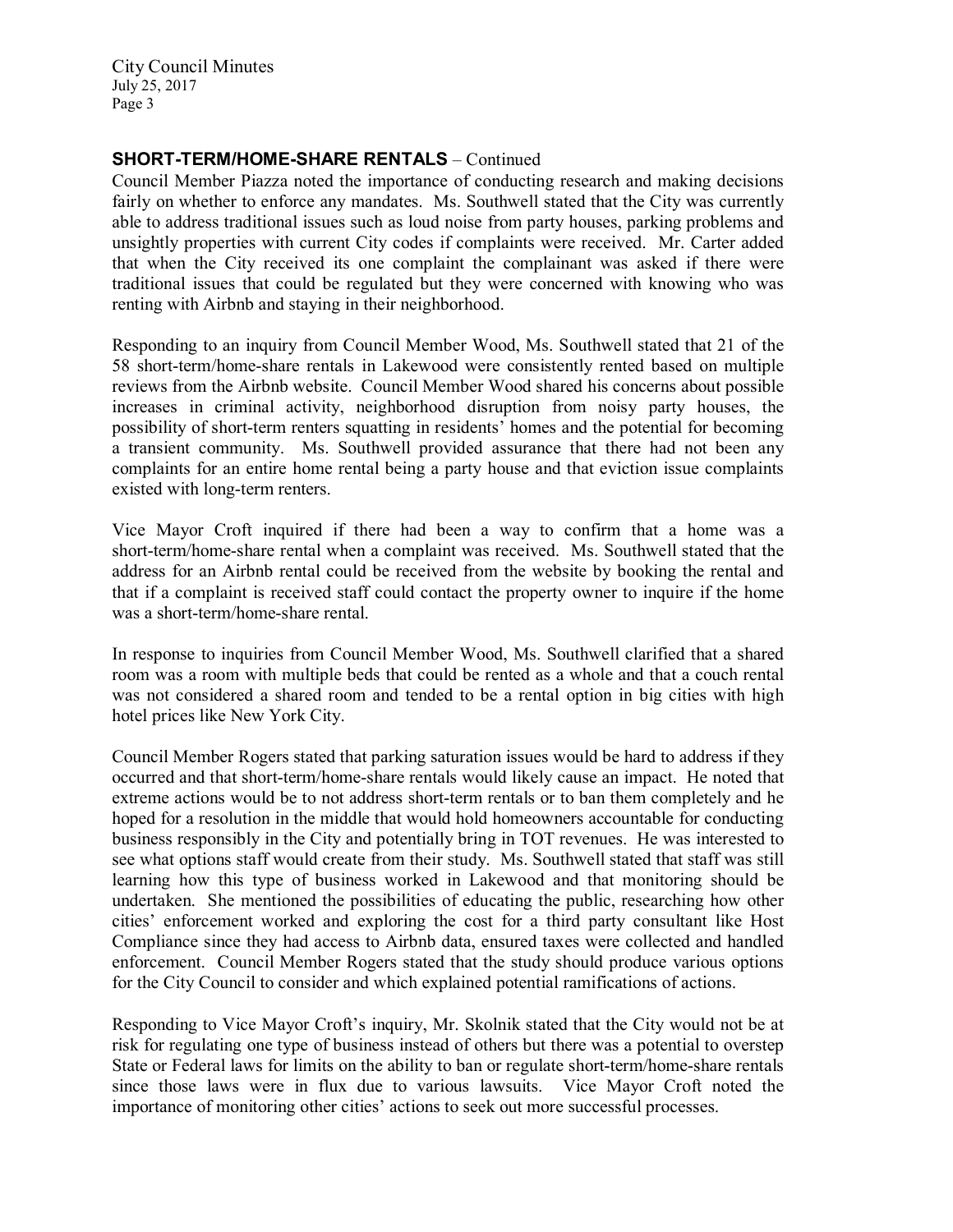### SHORT-TERM/HOME-SHARE RENTALS – Continued

Mayor DuBois called for anyone in the audience wishing to address the City Council on this matter.

Larry Hill, Lakewood, stated his concerns about strangers coming and going from his next door neighbor's home on a regular basis. He expressed displeasure that a motel type business was operating in his family neighborhood and that it caused issues of unwanted strangers, lack of street parking, inappropriate behavior by renters and marijuana use. He also reported that the homeowners would leave for several days as renters continued to come and go from the home and that he felt insecure and trapped in his own home. He shared his desire for a quiet and safe neighborhood.

Kevin Whitney, Lakewood, stated that he and his wife, Candice, purchased their home with the help of a VA Home Loan and after a remodel and renovation they had two spare bedrooms. They researched ways to supplement their mortgage and having been Airbnb customers for years they decided to rent their bedrooms through the company by becoming hosts. He reported that in the first five months of hosting they had 81 separate reservations which equaled 276 nights between the two rooms and that monthly earnings allowed them to supplement their mortgage, pay off student debts and landscape their yards. He noted that he was often asked about strange occurrences with his renters and claimed nothing strange had happened and that 99% of guests were good people who simply preferred staying in homes to hotels. He added that he was regularly asked about security concerns and affirmed that as a Navy veteran he did not take security lightly and would not be a host if it caused risk to his family or neighbors. He assured that Airbnb consisted of a trustworthy community and allowed hosts to set requirements for renters such as having government identification, clear profile photo and no negative recommendations from other hosts. He reported that guests from 12 different countries and of all ages and backgrounds including teachers, students, tourists, business professionals and retirees had stayed in his home and that many considered Lakewood a great central location for traveling throughout the area. He stated his willingness to answer any questions and share his Airbnb data and hoped the City Council would make a decision that would benefit short-term renters and the community.

In response to an inquiry from Council Member Wood, Mr. Whitney verified that he lived next door to Mr. Hill.

Debra Robbins, Lakewood, stated that she attended the meeting to learn how short-term rentals were regulated explaining that she had witnessed issues of marijuana use, an increased number of vehicles and people coming and going from Mr. Whitney's home. She shared that she would be very upset if she lived next door to an Airbnb rental home and that she felt this type of business was unsafe because it invited the public into neighborhoods.

Sally Hill, Lakewood, expressed her concern about Mr. Whitney's home being located near an elementary school. She felt it was unsafe for children to walk by a home that housed different people regularly. She stated her opinion that neighborhood values were being diminished by the guests and that she felt she was being taken advantage of as a neighbor because she was told that a guest had parked in her driveway when she was not home. She felt that short-term rentals were unsafe and not good for the neighborhood.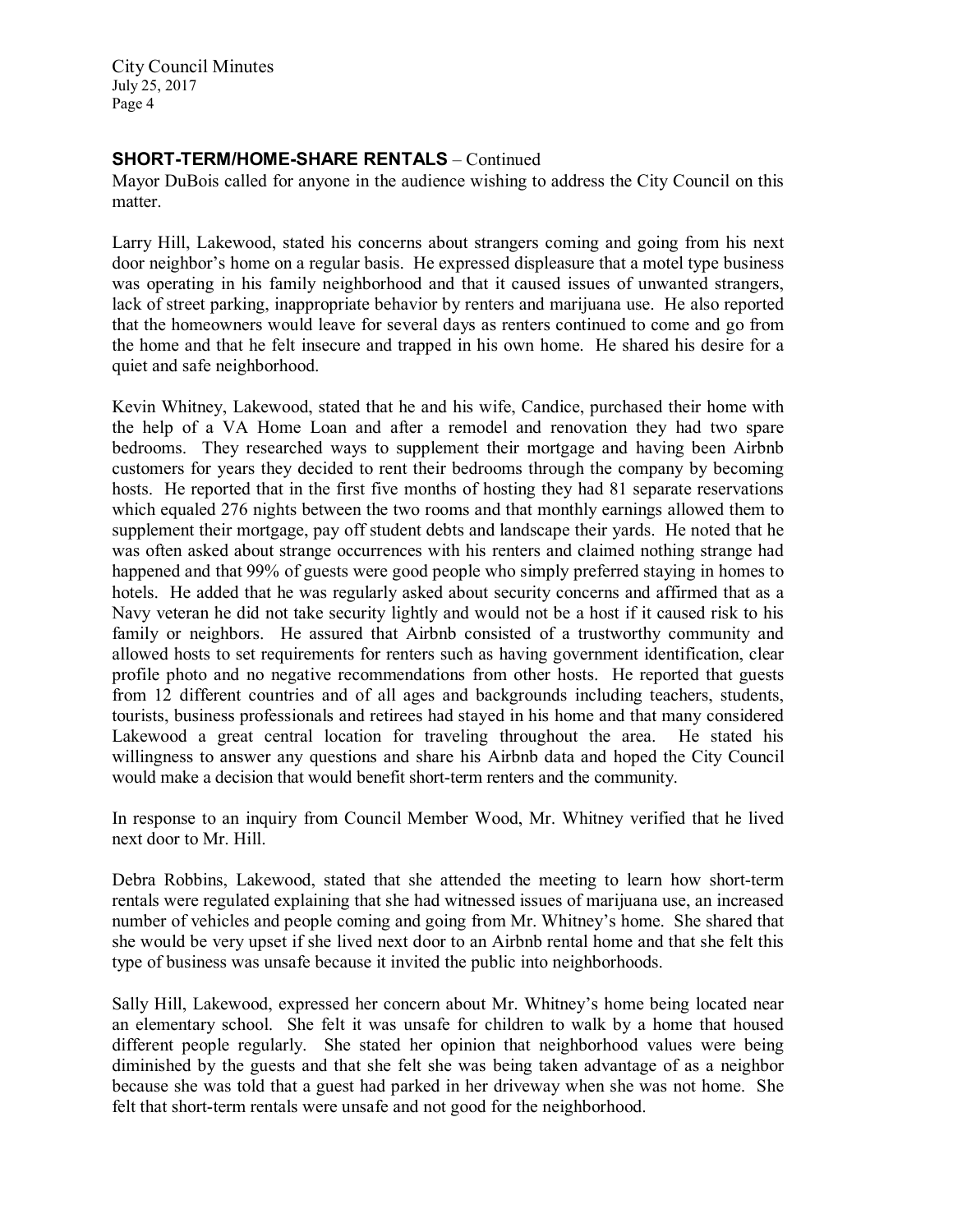# SHORT-TERM/HOME-SHARE RENTALS – Continued

Mayor DuBois accepted Mr. Whitney's request to respond to Ms. Hill's statements and he stated that their guests would not park in their neighbor's driveways and that he allowed guests to park in his driveway on street sweeping day. He added that his neighbors seemed to dislike change and that they had made various claims that were unsubstantiated even when the Sheriff's Department had been called and he felt a growing animosity from them.

Ms. Robbins stated that Mr. Whitney's guests were parked in their neighbor's driveway and she confronted the people outside of the home and learned they were friends of the renters staying with Mr. Whitney. She claimed that incident caused her to attend this meeting because she grew interested in how this business was regulated to keep neighborhoods safe.

Vice Mayor Croft shared his concern about Mr. Whitney having had a large number of rental bookings for the past five months because he felt that renters could not have the same love and respect for Lakewood that residents did. He stated that everyone had the right to make a living and better their lives but when that begins affecting other people, it can create a need for cities to intervene. He noted that he would not like 200 strangers coming and going in his neighborhood and that he favored the monitoring and regulating of short-term/home-share rentals.

Responding to Vice Mayor Croft's inquiry, Ms. Sebbag and Ms. Southwell stated that reviews from the Airbnb website showed that various properties were rented consistently but an exact number of rentals per property could not be known without obtaining the exact data. Vice Mayor Croft noted that if this business increased and places became consistently rented, then problems might happen.

Council Member Rogers stated the importance of having tools and methods to regulate shortterm/home-share rentals in case problems did occur since the City currently had limited abilities for regulating potential issues.

Council Member Piazza stated that the City was very proud of its Neighborhood Watch program, which instilled the instruction of "see something, say something" when residents observe unusual activity or strangers in their neighborhoods. He added that although he did not favor inhibiting people's right to do what they wanted with their homes, he could not ask the community to disregard what they had been trained to observe because of the regularity of strangers in the neighborhood caused by short-term rentals.

Responding to inquiries from Council Member Wood, Mr. Whitney stated that if he and his wife were not home when a renter arrived, they used a lockbox with a key code to check in on their own and that he had not witnessed any of the issues mentioned by his neighbors. He added that if issues were affecting his neighbors he would appreciate notification so that he could attempt to mediate the matter.

In response to inquiries from Council Member Wood and Council Member Rogers, Ms. Southwell confirmed that the Community Development department staff would be studying the short-term/home-share rental business and that the report that would be brought to the City Council would include a series of recommendations.